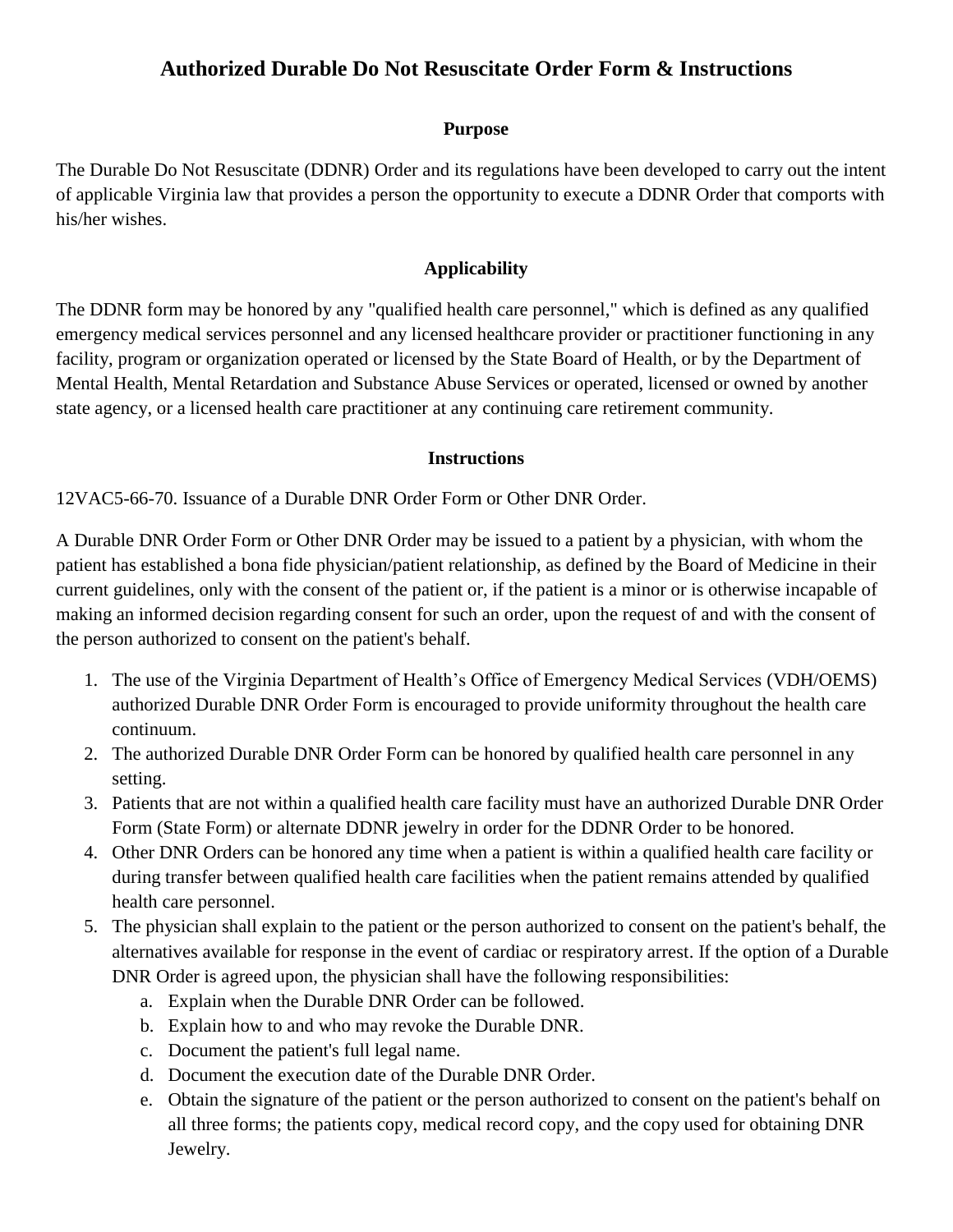- f. The physician name should be clearly printed and the form signed.
- g. Note the contact telephone number for the issuing physician.
- h. Issue the original Durable DNR Order Form; Copy 1 is to be kept by the patient, Copy 2 is to be placed in the patient's medical record, and Copy 3 is kept by the patient to order DDNR Jewelry. All three copies may be honored by qualified health care personnel whether it is an original or photocopy..
- i. The person to whom a Durable DNR order applies or the person authorized to consent on the patient's behalf must present the following information to the approved vendor in order to purchase and be issued an approved Alternate Durable DNR necklace or bracelet. The necklace or bracelet must contain the following information:
	- i. The following words: Do Not Resuscitate;
	- ii. The patient's full legal name;
	- iii. The physician's name and phone number; and
	- iv. The Virginia Durable DNR issuance date.

### **Revocation**

Revocation of a Durable DNR Order - A Durable DNR Order may be revoked at any time by the patient (i) by physically destroying the Durable DNR Order Form or having another person in his/her presence and at his/her direction destroy the Durable DNR Order Form and/or any alternate form of identification; or (ii) by oral expression of intent to revoke. If an Other DNR Order exists and a patient or their authorized agent revokes the Durable DNR, health care personnel should assure the revocation is honored by updating or destroying the Other DNR Order;

### **Signature of the Patient**

The patient shall be informed that they are signing that they direct that in case of cardiac or respiratory arrest, efforts at cardiopulmonary resuscitation will not be initiated and not be continued once initiated. They shall understand that they may revoke these directions at any time by physical cancellation or destruction of this form or by orally expressing a desire to be resuscitated to qualified health care personnel. They shall also understand that if qualified health care personnel have any doubts about the applicability or validity of this order, they will begin cardiopulmonary resuscitation.

If the patient is a minor or not legally capable of making an informed decision the person authorized to consent on the patient's behalf shall sign that by virtue of their relationship to the patient (i.e. designated agent, guardian or committee, spouse, adult child, parent, adult brother or sister, other relative in descending order of blood relationship.) In this capacity, they direct that in the case of the patient's cardiac or respiratory arrest, efforts at cardiopulmonary resuscitation not be initiated and not be continued once initiated. They shall understand that they may revoke these directions at any time by physical cancellation or destruction of this form or by orally expressing this desire to be resuscitated to qualified health care personnel. The shall also understand that if qualified health care personnel have any doubts about the applicability or validity of this order, they will begin cardiopulmonary resuscitation.

More information can be found on-line at<http://www.vdh.virginia.gov/OEMS/DDNR/index.htm>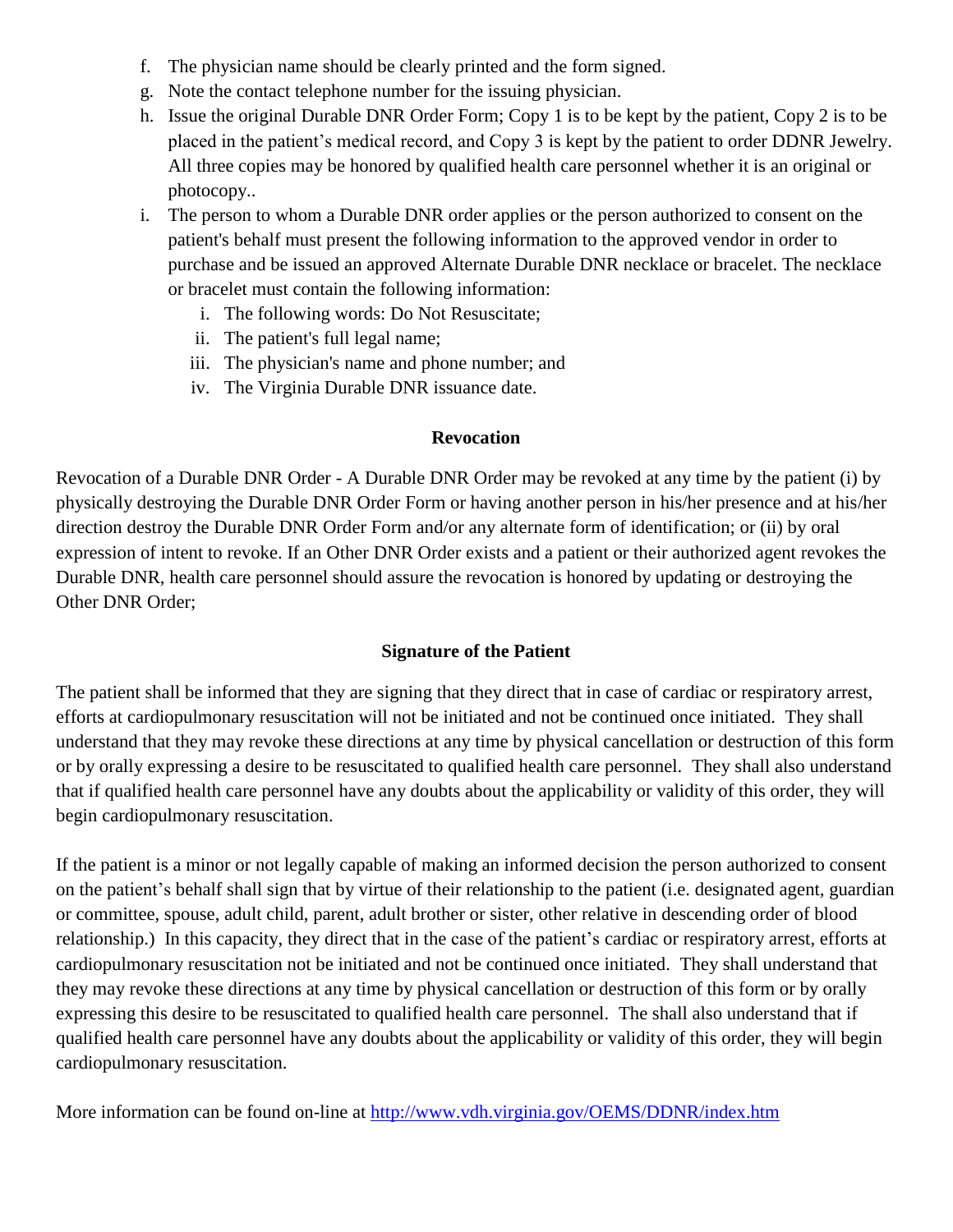

# **Durable Do Not Resuscitate Order**

Virginia Department of Health

**Patient's Full Legal Name** \_\_\_\_\_\_\_\_\_\_\_\_\_\_\_\_\_\_\_\_\_\_\_\_\_\_\_\_\_\_\_\_\_\_\_\_\_\_\_\_\_\_\_\_\_\_\_ **Date** \_\_\_\_\_\_\_\_\_\_\_\_\_\_\_

### **Physician's Order**

I, the undersigned, state that I have a bona fide physician/patient relationship with the patient named above. I have certified in the patient's medical record that he/she or a person authorized to consent on the patient's behalf has directed that life-prolonging procedures be withheld or withdrawn in the event of cardiac or respiratory arrest.

I further certify (must check 1 or 2):

- 1. The patient is CAPABLE of making an informed decision about providing, withholding, or withdrawing a specific  $\Box$ medical treatment or course of medical treatment. (Signature of patient is required)
- 2. The patient is INCAPABLE of making an informed decision about providing, withholding, or withdrawing a specific  $\Box$ medical treatment or course of medical treatment because he/she is unable to understand the nature, extent or probable consequences of the proposed medical decision, or to make a rational evaluation of the risks and benefits of alternatives to that decision.

**If you checked 2 above,** check A, B, or C below:

- While capable of making an informed decision, the patient has executed a written advanced directive which directs that  $\Box$ life-prolonging procedures be withheld or withdrawn.
- $\Box$ B. While capable of making an informed decision, the patient has executed a written advanced directive which appoints a "Person Authorized to Consent on the Patient's Behalf" with authority to direct that life-prolonging procedures be withheld or withdrawn. (Signature of "Person Authorized to Consent on the Patient's Behalf is required.)
- $\Box$ C. The patient has not executed a written advanced directive (living will or durable power of attorney for health care). (Signature of "Person Authorized to Consent on the Patient's Behalf is required)

I hereby direct any and all qualified health care personnel, commencing on the effective date noted above, to withhold cardiopulmonary resuscitation (cardiac compression, endotracheal intubation and other advanced airway management, artificial ventilation, defibrillation, and related procedures) from the patient in the event of the patient's cardiac or respiratory arrest. I further direct such personnel to provide the patient other medical interventions, such as intravenous fluids, oxygen, or other therapies deemed necessary to provide comfort care or alleviate pain.

| Physician's Printed Name | Physician's Signature                                             | <b>Emergency Phone Number</b> |
|--------------------------|-------------------------------------------------------------------|-------------------------------|
| Patient's Signature      | Signature of Person Authorized to Consent on the Patient's Behalf |                               |

Copy  $1 - To$  be kept by patient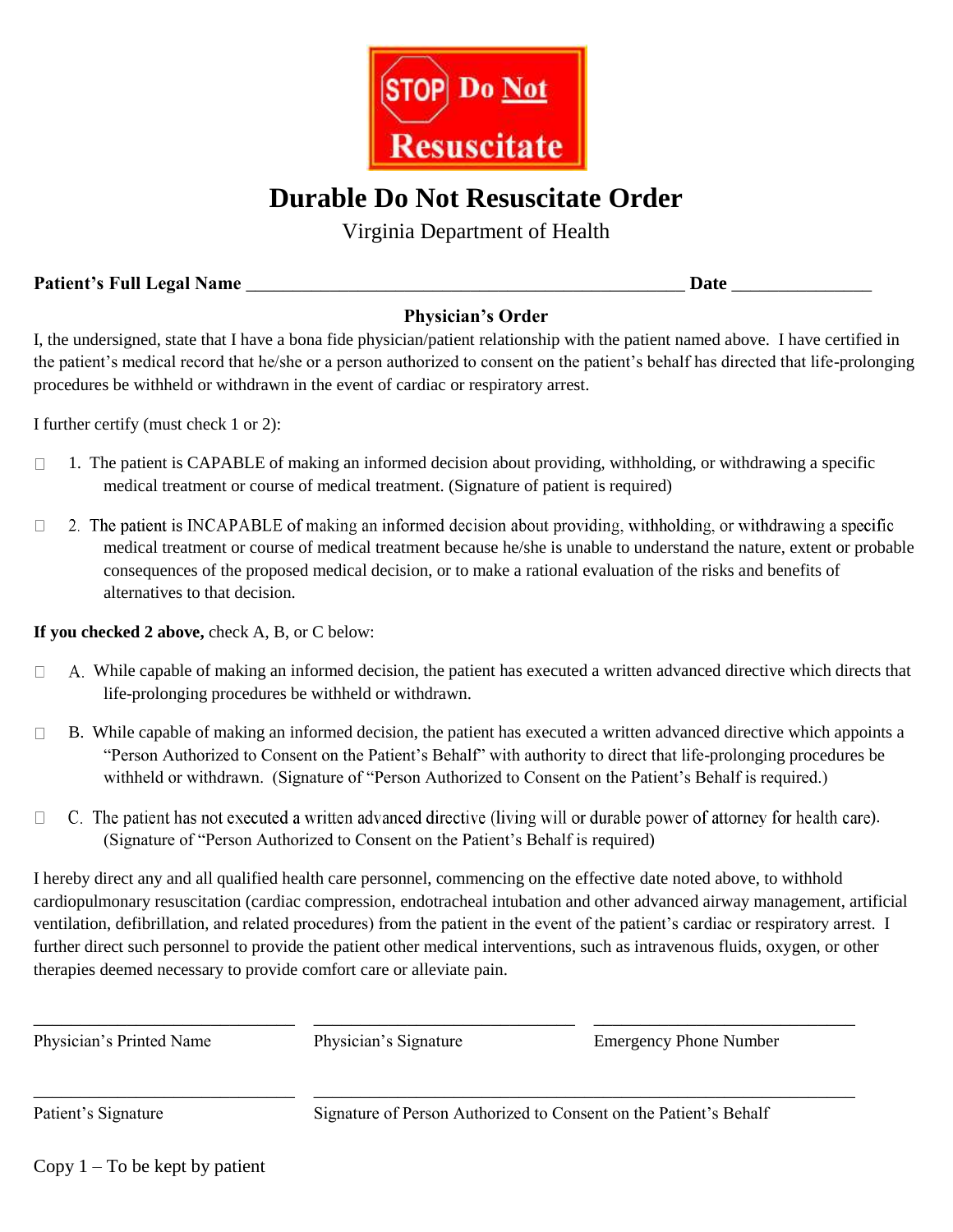

# **Durable Do Not Resuscitate Order**

Virginia Department of Health

**Patient's Full Legal Name** \_\_\_\_\_\_\_\_\_\_\_\_\_\_\_\_\_\_\_\_\_\_\_\_\_\_\_\_\_\_\_\_\_\_\_\_\_\_\_\_\_\_\_\_\_\_\_ **Date** \_\_\_\_\_\_\_\_\_\_\_\_\_\_\_

## **Physician's Order**

I, the undersigned, state that I have a bona fide physician/patient relationship with the patient named above. I have certified in the patient's medical record that he/she or a person authorized to consent on the patient's behalf has directed that life-prolonging procedures be withheld or withdrawn in the event of cardiac or respiratory arrest.

I further certify (must check 1 or 2):

- 1. The patient is CAPABLE of making an informed decision about providing, withholding, or withdrawing a specific  $\Box$ medical treatment or course of medical treatment. (Signature of patient is required)
- $\Box$ 2. The patient is INCAPABLE of making an informed decision about providing, withholding, or withdrawing a specific medical treatment or course of medical treatment because he/she is unable to understand the nature, extent or probable consequences of the proposed medical decision, or to make a rational evaluation of the risks and benefits of alternatives to that decision.

**If you checked 2 above,** check A, B, or C below:

- While capable of making an informed decision, the patient has executed a written advanced directive which directs that  $\Box$ life-prolonging procedures be withheld or withdrawn.
- B. While capable of making an informed decision, the patient has executed a written advanced directive which appoints a  $\Box$ "Person Authorized to Consent on the Patient's Behalf" with authority to direct that life-prolonging procedures be withheld or withdrawn. (Signature of "Person Authorized to Consent on the Patient's Behalf is required.)
- C. The patient has not executed a written advanced directive (living will or durable power of attorney for health care).  $\Box$ (Signature of "Person Authorized to Consent on the Patient's Behalf is required)

I hereby direct any and all qualified health care personnel, commencing on the effective date noted above, to withhold cardiopulmonary resuscitation (cardiac compression, endotracheal intubation and other advanced airway management, artificial ventilation, defibrillation, and related procedures) from the patient in the event of the patient's cardiac or respiratory arrest. I further direct such personnel to provide the patient other medical interventions, such as intravenous fluids, oxygen, or other therapies deemed necessary to provide comfort care or alleviate pain.

| Physician's Printed Name | Physician's Signature                                             | <b>Emergency Phone Number</b> |
|--------------------------|-------------------------------------------------------------------|-------------------------------|
| Patient's Signature      | Signature of Person Authorized to Consent on the Patient's Behalf |                               |